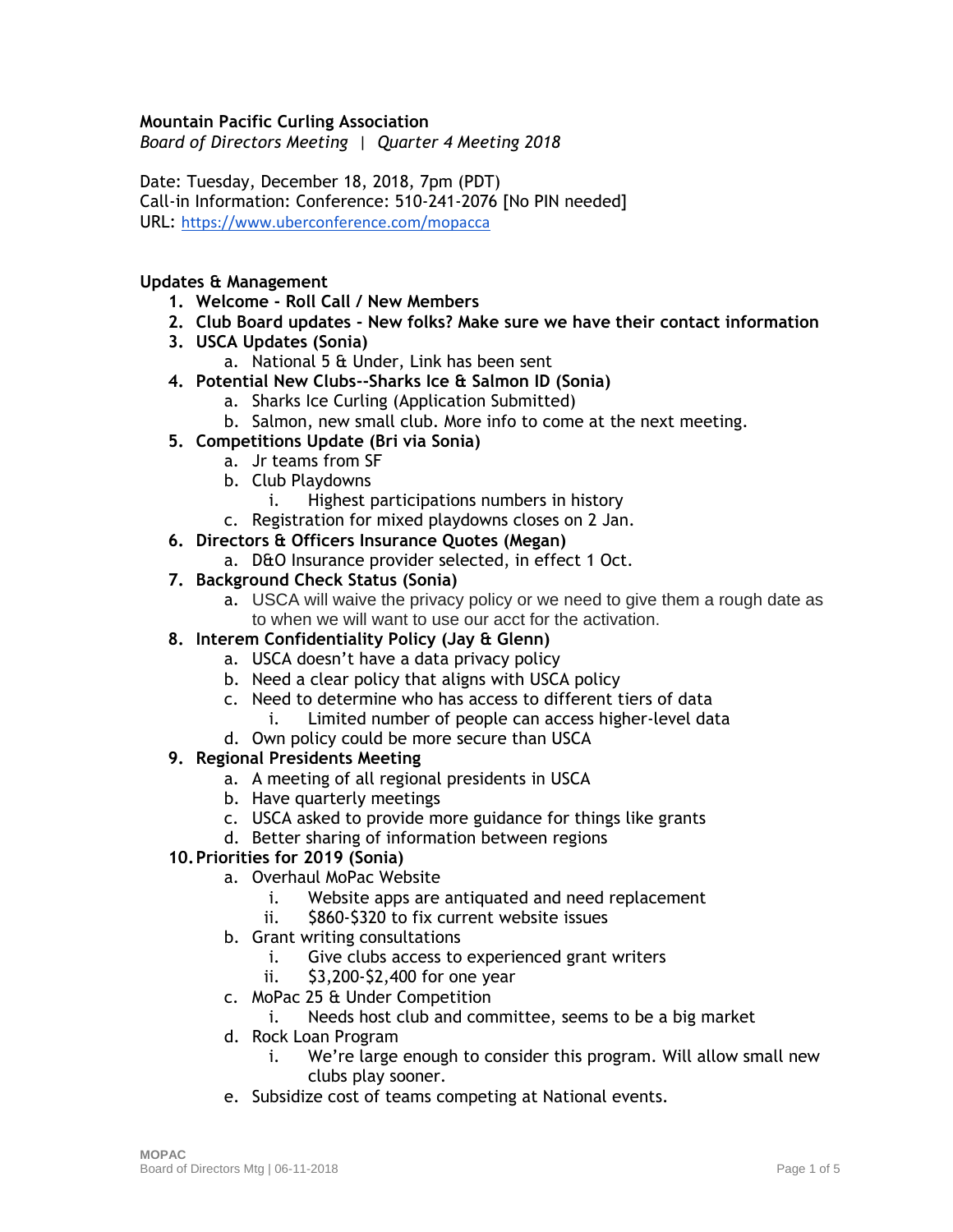## **11.MOPAC Member Survey (Jay)**

- a. Survey will go out next year
- **12.Presidents' survey and priorities for 2019 (Sonia)**
- **13.SafeSport Deadline**
	- a. Coming up at the end of the month.
- **14.Proposed Bylaws Amendments for Q4 2018 Meeting (Stefan)**
	- a. Requirement for all club's league members to be members of USCA & MOPAC (Including definition of curler/member)
	- *b.* Filling a BoD Vacancy
	- c. Membership Roster Requirements (leniency for 2019 submissions)

### **15.Bylaws Transition Update (Stefan)**

- a. Transition Schedule Review
- b. What changes today?
	- i. Membership Status and Membership Status Change & Appeals Process

#### **Upcoming Bonspiels**

● **Shared calendar-**

 $\cap$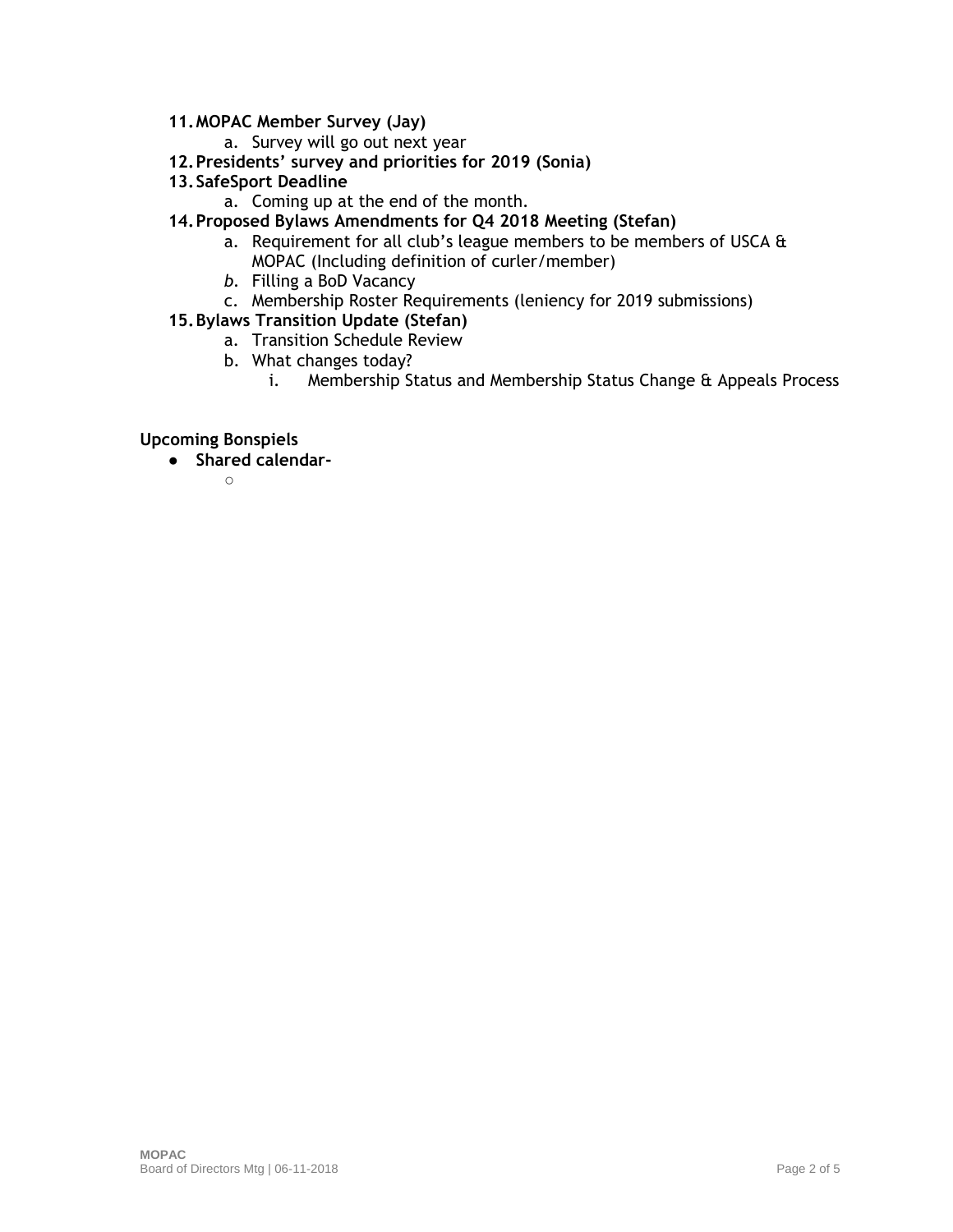# **Board Updates:**

 $\bullet$ 

# **Topics for Next Meeting:**

- Vote to adopt bylaws amendments
- Review of requirements of membership rosters

# **Next meetings/ Save the Date:**

| Winter: Wednesday, December 12, 2017, 7pm PST                          | December - 2nd Wednesday |
|------------------------------------------------------------------------|--------------------------|
| Spring: Sunday, March 9, 2019, 7pm PST<br>** check Brier 2019 Schedule | March - 2nd Sunday       |
| Summer: Monday, June 10th, 2019 7pm PDT                                | June - 2nd Monday        |
| Fall: Tuesday, September 10th, 2019 7pm PDT                            | September - 2nd Tuesday  |
| Winter: Wednesday, December 11th, 2019 7pm PST                         | December - 2nd Wednesday |

○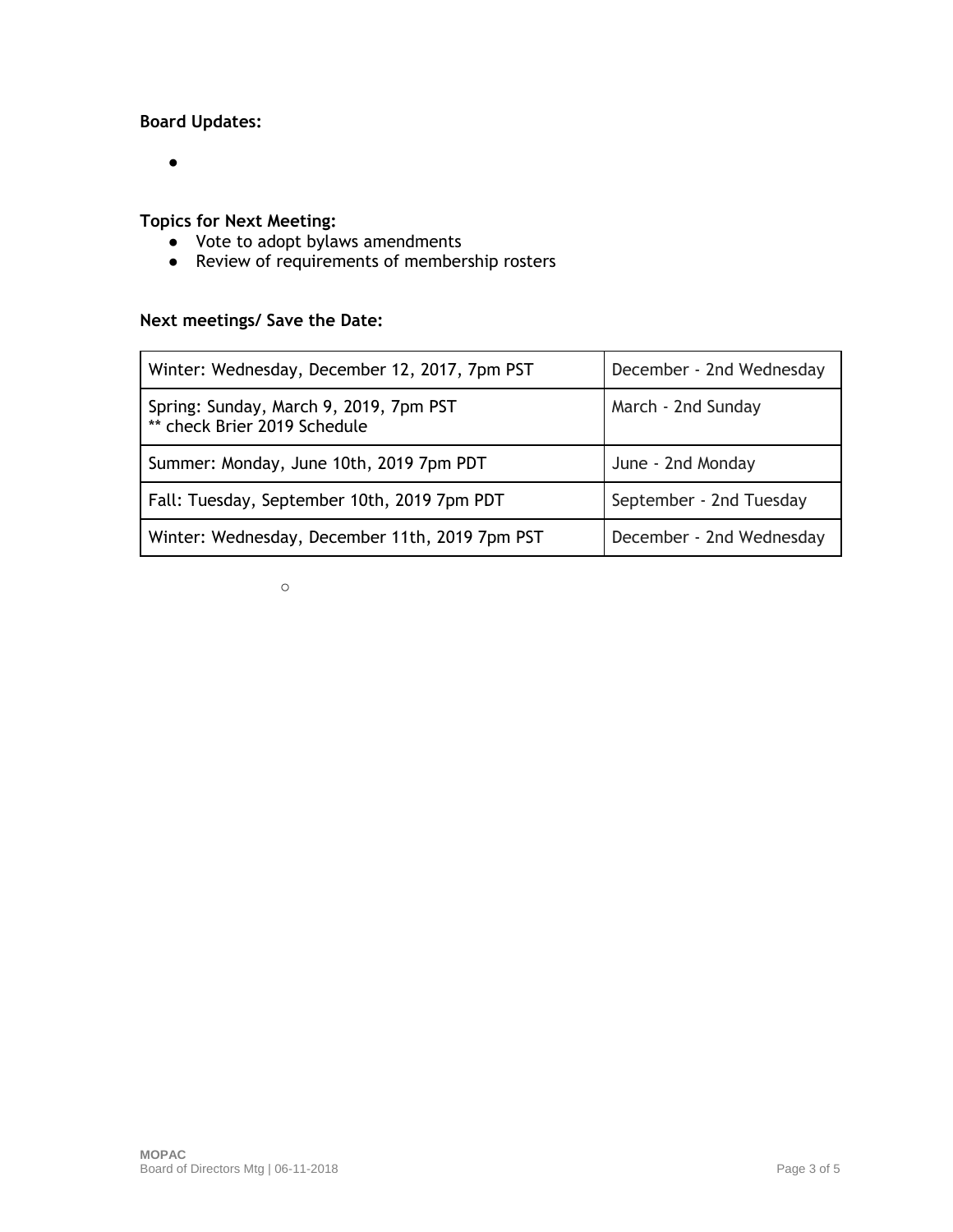| <b>Attendees:</b> |                           |                            |                           |  |
|-------------------|---------------------------|----------------------------|---------------------------|--|
|                   | <b>Matt Gamboa</b>        | <b>USCA Representative</b> | matt@hollywoodcurling.org |  |
| X                 | <b>Adam Endicott</b>      | Coyotes CC                 | coyotes@mopacca.org       |  |
|                   | Steph Jensen              | Hollywood CC               | hollywood@mopacca.org     |  |
| X                 | Brenna Duncan             | Orange County CC           | occurling@mopacca.org     |  |
| χ                 | Jay Diamond*              | <b>SFBACC</b>              | sfbacc@mopacca.org        |  |
| Χ                 | David Betz                | Wine County CC             | wccc@mopacca.org          |  |
| X                 | <b>Glenn Pfautsch</b>     | <b>Boise CC</b>            | boise@mopacca.org         |  |
|                   | Michelle Applebee         | <b>McCall CC</b>           | mccall@mopacca.org        |  |
| Χ                 | <b>Edie Hazard</b>        | Lake Tahoe Epic Curling    | ltec@mopacca.org          |  |
|                   | Nick Kitinski             | Las Vegas CC               | lvcurling@mopacca.org     |  |
| Χ                 | Art Placek*               | Evergreen CC               | evergreen@mopacca.org     |  |
|                   | <b>Mlke Wolfe</b>         | Cache Valley CC            | cachevalley@mopacca.org   |  |
| χ                 | <b>Ben Womack</b>         | Ogden CC                   | ogden@mopacca.org         |  |
|                   | Lanny Derby               | Salt City CC (DBA Oval CC) | saltcity@mopacca.org      |  |
|                   | <b>Greg Basrak</b>        | Park City CC               | parkcity@mopacca.org      |  |
|                   | Janice Robbins            | <b>Bend CC</b>             | bend@mopacca.org          |  |
| Χ                 | Andrew Smith*             | Olympic Oval CC            | uoocc@mopacca.org         |  |
| Χ                 | Cameron Kim               | <b>Silicon Valley</b>      | svcc@mopacca.org          |  |
| Χ                 | <b>Richard Lazarowich</b> | <b>Granite CA</b>          | graniteca@mopacca.org     |  |
| Χ                 | Randy Boyd                | <b>CDA Curling</b>         | cda@mopacca.org           |  |
|                   | Jenny Evans               | Curl San Diego             |                           |  |
| Χ                 | Sonya Montero             | <b>President Elect</b>     | president@mopacca.org     |  |
| Χ                 | <b>Peter Hicks</b>        | <b>VP</b>                  | vp@mopacca.org            |  |
| Χ                 | <b>Stefan Brems</b>       | Secretary                  | secretary@mopacca.org     |  |
| Χ                 | Megan Richards            | <b>Treasurer</b>           | treasurer@mopacca.org     |  |
|                   |                           |                            |                           |  |

\* Indicates Director